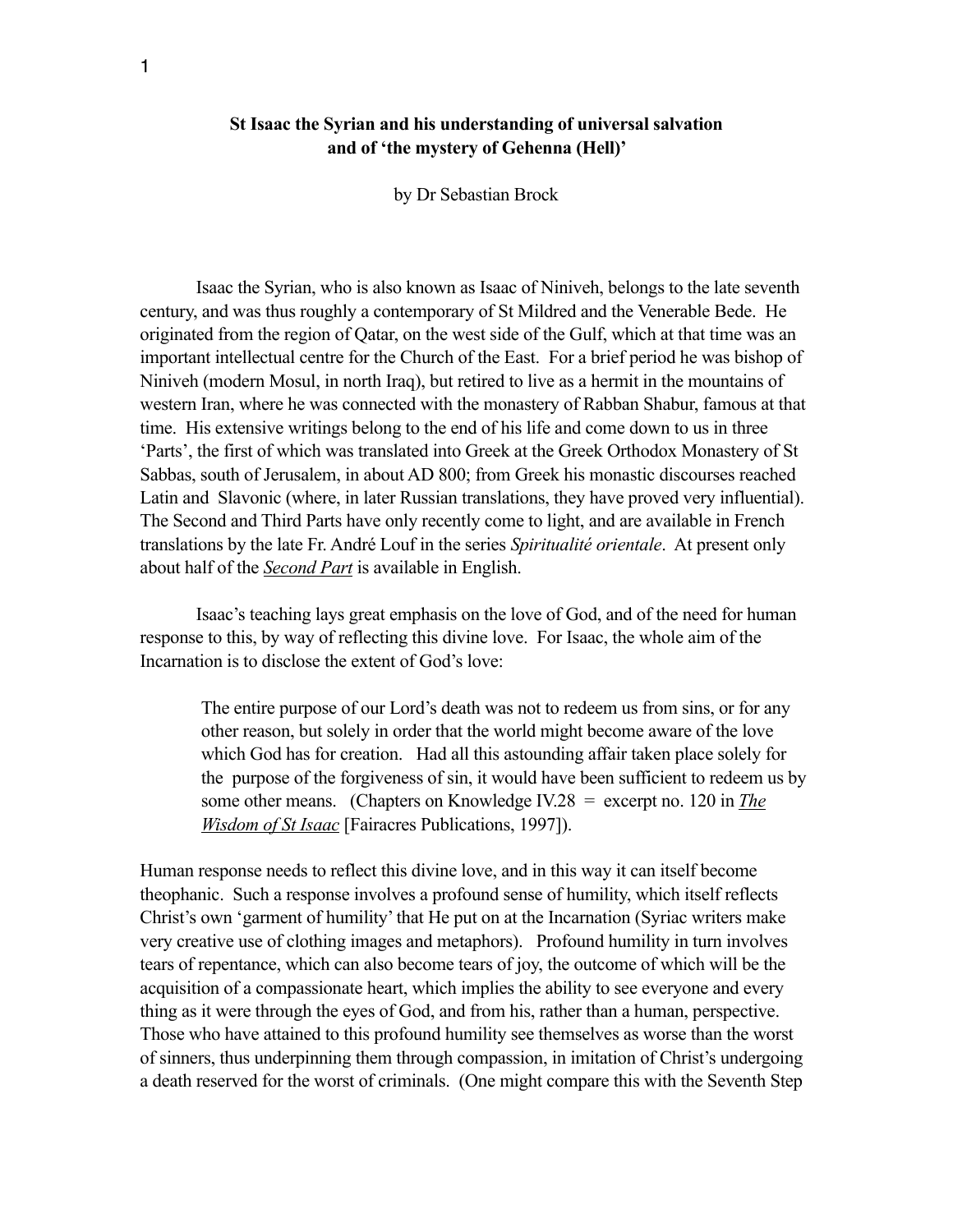of humility in the Rule of St Benedict, where 'a person not only admits with his tongue, but is also convinced in his hearth, that he is inferior to all').

 Isaac's teaching on the immensity and limitless nature of divine love inevitably involves him in having to come to some understanding of what he calls 'the difficult matter of Gehenna (Hell)'. How is the concept of an eternal Gehenna compatible with that of a God who 'is love' (I John 4:16). In the First Part of his Discourses Isaac only gives some passing hints of his tentative thoughts on the matter; thus in Discourse 26 he says, beginning with a quotation from Evagrius:

 'Sin, hell and death do not at all exist with God, for they are events, not persons'. There will be a time when sin will not exist. Gehenna is the fruit of sin; it had a beginning in time, but its end is not known.

It was only with the publication (in 1995) of much of the Second Part that Isaac's more detailed thoughts on the matter became known, for in the final chapters he returns to the subject. Here it will be best for the most part to allow St Isaac to speak in his own words. First of all, in chapter 38 he provides his starting point, thus preparing the reader for what is to follow:

 1. What profundity of richness, what mind and exalted wisdom is God's! What compassionate kindness and abundant goodness belongs to the Creator! With what purpose and with what love did He create this world and bring it into existence! What a mystery does the coming into being of this creation look towards! To what a state is (our) common nature invited! What love served to initiate the creation of the world! This same love which initiated the act of creation prepared beforehand by another dispensation the things appropriate to adorn (the world's) majesty which sprung forth as a result of the might of His love.

 2. In love did He bring the world into existence; in love does He guide it during this its temporal existence; in love is He going to bring it to that wondrous transformed state, and in love will the world be swallowed up in the great mystery of Him who has performed all these things; in love will the whole course of the governance of creation be finally comprised. And since in the New World the Creator's love rules over all rational nature, the wonder at His mysteries that will be revealed then will captivate to itself the intellect of rational beings whom He has created so that they might have delight in Him, whether they be evil or whether they be just. With this design did He bring them into existence, even though they, among themselves have made, after their coming into being, this distinction between the just and the wicked. Even though this is so, nevertheless in the Creator's design there is none, from among all who were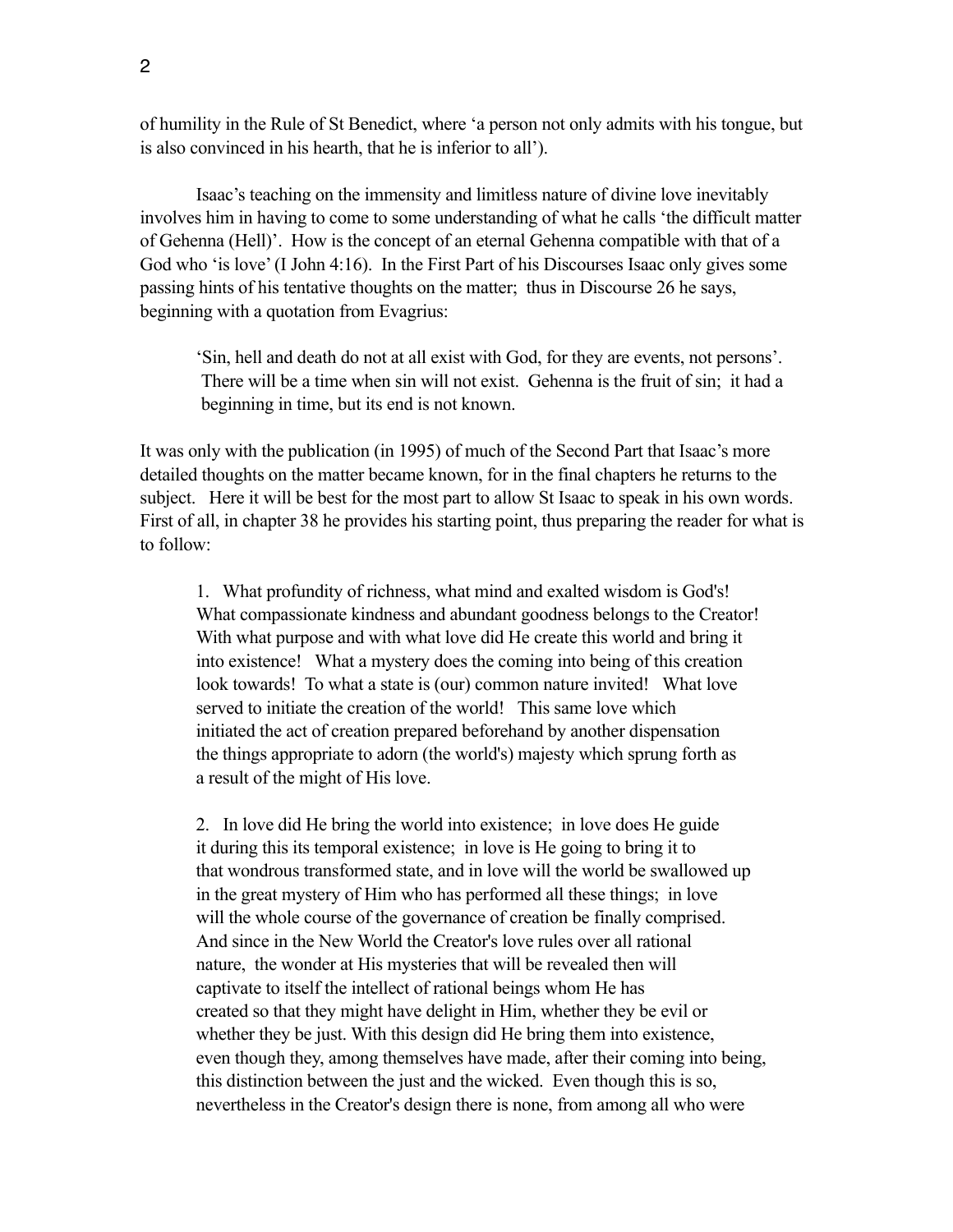created and who have come into being that is, every rational nature who is to the front or to the back of God's love. Rather, God has a single equal love which covers the whole extent of rational creation, all things whether visible or invisible: there is no first place or last place with Him in this love for any single one of them, as I have said.

Here he is making two fundament points: first, that the distinction between the just and the wicked is something secondary, seeing that it was introduced by the actions of individual human beings, *subsequent* to the creation of humanity; secondly, that God's love is even and changeless: there is no before or after in his love, for he knows everyone *before* they became just or wicked, and his love does not change when people became just or wicked:

 The Creator and His love did not change because they underwent change after He had brought them into being, nor does His purpose which exists eternally (change). And if it were otherwise, He would be subject to change just as created beings are a shocking idea.

Realising that what he is saying may seem difficult to some readers, he goes on:

 4. My brethren, if there is anyone to whom these things are difficult to believe, he should be careful lest, by running away from one element in the argument he fall into blasphemy at another: imagining that he is spurning the words of a fellow human being, he may find himself arming himself against what concerns the divine Nature, being forced (by the logic of his case) to reduce the glorious Nature of His Creator to weakness and change.

 5. But we know that everyone is agreed on this, that there is no change, or any earlier and later intentions, with the Creator: there is no hatred or resentment in His nature, no greater or lesser place in His love, no before or after in His knowledge. For if it is believed by everyone that the creation came into existence as a result of the Creator's goodness and love, then we know that this original cause does not ever diminish or change in the Creator's nature as a result of the disordered course of creation.

The next chapter (39) has the title 'Contemplation on the topic of Gehenna, in so far as grace can be granted to human nature to hold opinions on these mysteries'. After quoting the Psalms 33:4 and 111:3, he exclaims:

How unattainable is the unfathomable purpose of the Lord! Such is the inalterable kindness that is for ever, such is the love, such is the outpoured compassion of His nature, and, with all this, the foreknowledge of His creative activity so what is the reason for the establishing of this difficult matter of Gehenna? All who have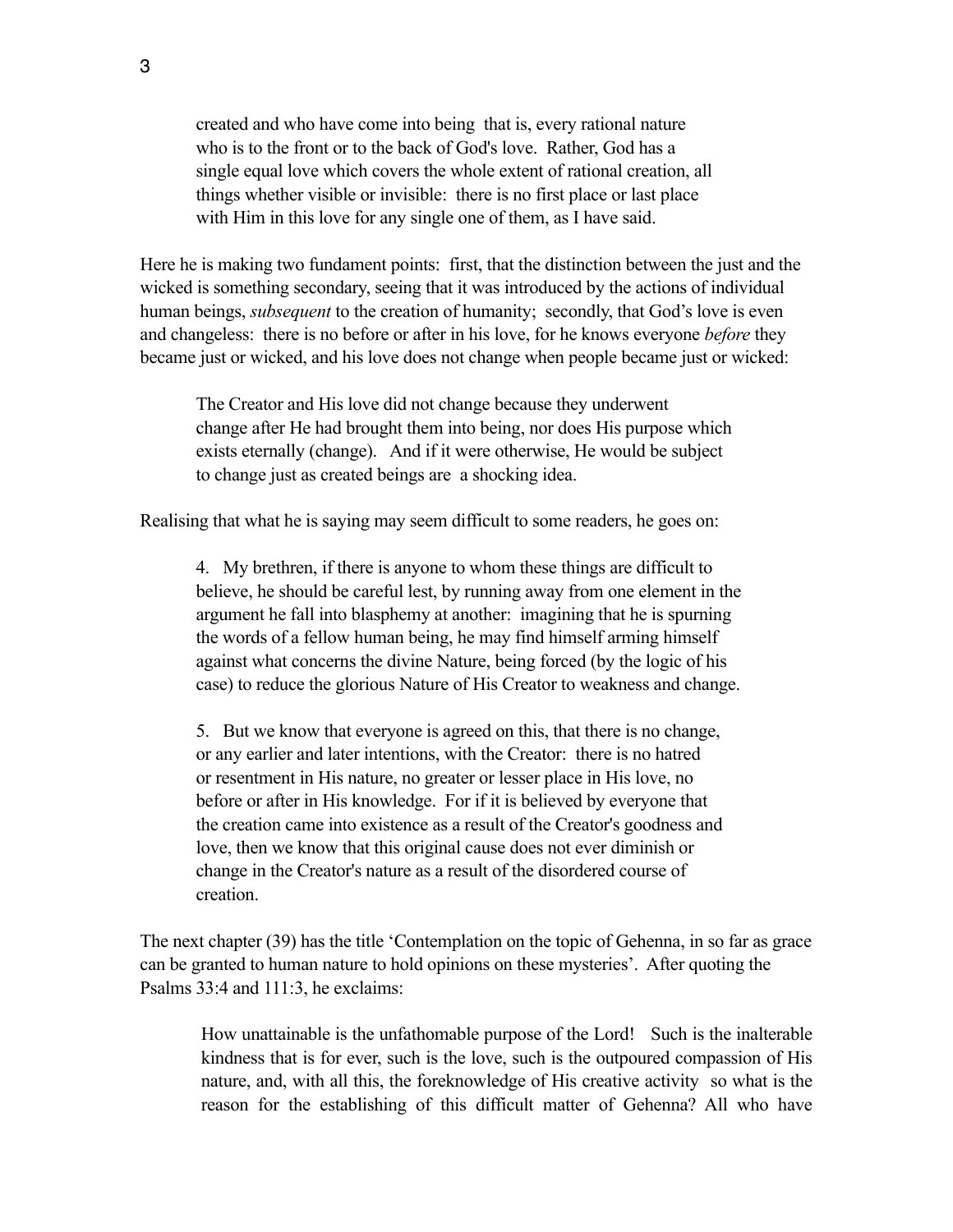knowledge of truth are full of wonder and amazement at this mystery: since the contemplation of this escapes all enquiry, all rational beings endowed with the faculty of knowledge and who are conversant with the spiritual meaning of the divine mysteries retire and have recourse to silence, and they fall down in worship before the mysteries of the wisdom of Him who should be worshipped in silence, for all His actions are to be wondered at in adoration.

Isaac then goes on:

 2. That we should imagine that anger, wrath, jealousy or the such like have anything to do with the divine Nature is something utterly abhorrent for us: no one in their right mind, no one who has any understanding at all can possibly come to such madness as to think anything of the sort about God. Nor again can we possibly say that He acts thus out of retribution, even though the Scriptures may on the outer surface posit this. Even to think this of God and to suppose that retribution for evil acts is to be found with Him is abominable. By implying that He makes use of such a great and difficult thing out of retribution we are attributing a weakness to the divine Nature. We cannot even believe such a thing can be found in those human beings who live a virtuous and upright life and whose thoughts are entirely in accord with the divine will let alone believe it of God, that He has done something out of retribution for anticipated evil acts in connection with those whose nature He had brought into being with honour and great love. Knowing them and all their conduct, the flow of His grace did not dry up from them: not even after they started living amid many evil deeds did He withhold His care for them, even for a moment. If someone says that He has put up with them here on earth in order that His patience may be known with the idea that He would punish them there mercilessly, such a person thinks in an unspeakably blasphemous way about God, due to his infantile way of thinking: he is removing from God His kindness, goodness and compassion, all the things because of which He truly bears with sinners and wicked men. Such a person is attributing to God enslavement to passion, supposing that He has not consented to their being chastised here, seeing that He has prepared them for a much greater misfortune, in exchange for a shortlived patience. Not only does such a person fail to attribute something praiseworthy to God, but he also calumniates Him.

How then, should one approach this 'difficult matter of Gehenna'? Isaac now explains his own approach:

 3. A right way of thinking about God would be the following: the kind Lord, who in everything He does looks to ways of assisting rational beings,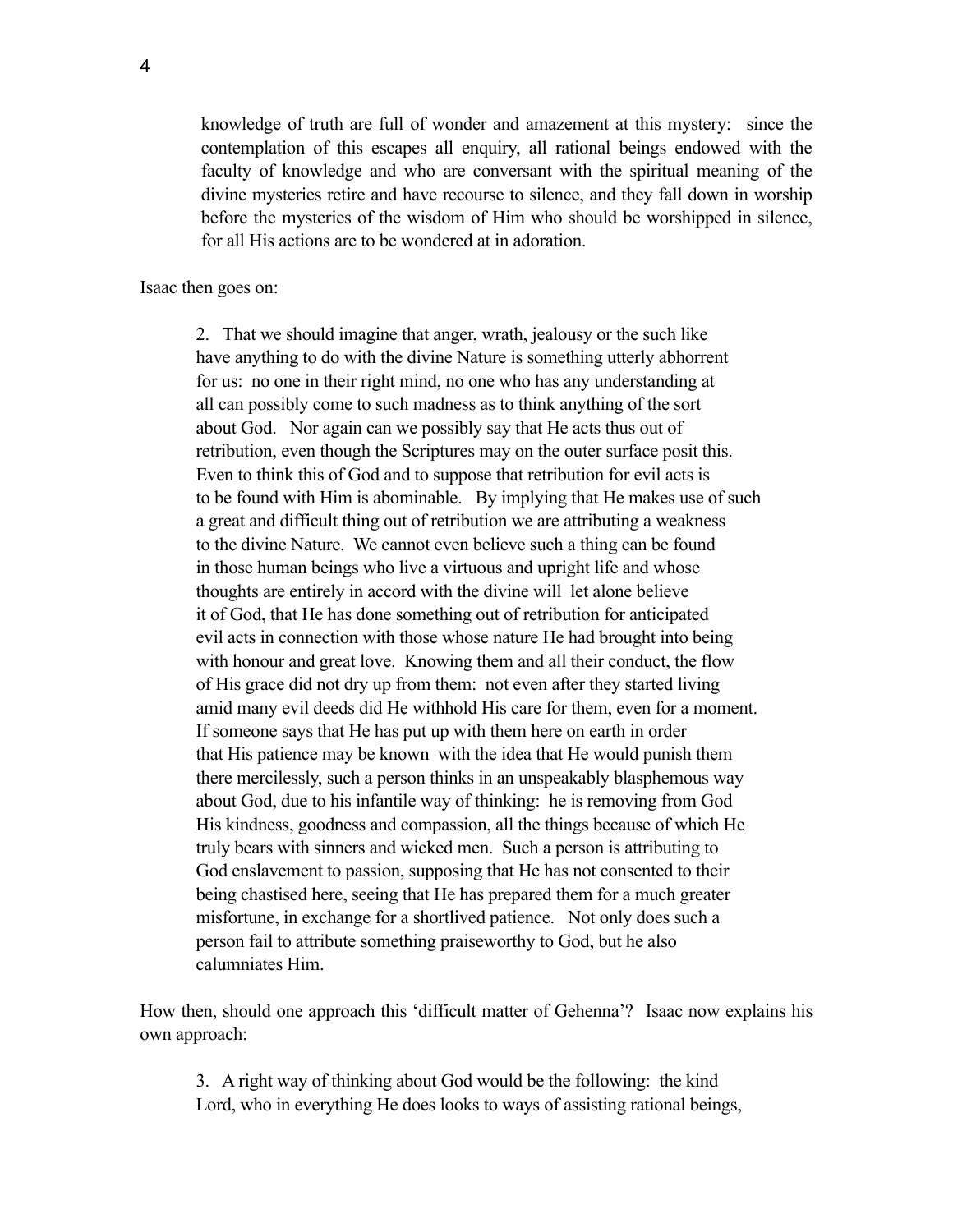directs thought concerning judgement to the advantage of those who accept this difficult matter. For it would be most odious and utterly blasphemous to think that hate or resentment exists with God, even against a demonic beings; or to imagine any other weakness, or passibility, or whatever else might be involved in the course of retribution of good or bad as applying, in a retributive way, to that glorious divine Nature. Rather, He acts towards us in ways He knows will be advantageous to us, whether by way of things that cause suffering, or by way of things that cause relief, whether they cause joy or grief, whether they are insignificant or glorious: all are directed towards the single eternal good, whether each receives judgement or something of glory from Him not by way of retribution, far from it! but with a view to the advantage that is going to come from all these things.

 4. Just as He decreed death, under the appearance of a sentence, for Adam because of sin, and just as He showed that the sin existed by means of the punishment even though this punishment was not His real aim: He showed it as though it was something which Adam would receive as a repayment for his wrong, but He hid its true mystery, and under the guise of something to be feared, He concealed His eternal intention concerning death and what His wisdom was aiming at: even though this matter might be grievous, ignominious and hard at first, nevertheless in truth it would be the means of transporting us to that wonderful and glorious world. Without it, there would be no way of crossing over from this world and being there.

 By thus showing the existence of sin, the Creator did not say `This [sc. death] will turn out for you to be the cause of good things to come and a life more glorious than this'. Rather, He showed it as something which would bring our misfortune and dissolution.

 Again, when He expelled Adam and Eve from Paradise, He expelled them under the outward aspect of anger: `Because you have transgressed the commandment, you have found yourselves outside Paradise' as though dwelling in Paradise had been taken away from them because they were unworthy. But inside all this stood the divine plan, fulfilling and guiding everything towards the Creator's original intention from the beginning. It was not disobedience which introduced death to the house of Adam, nor did transgression remove them from Paradise, for it is clear that God did not create Adam and Eve to be in Paradise, just a small portion of the earth; rather, they were going to subjugate the entire earth. For this reason we do not even say that He removed them because of the commandment which had been transgressed; for it is not the case that, had they not transgressed the commandment, they would have been left in Paradise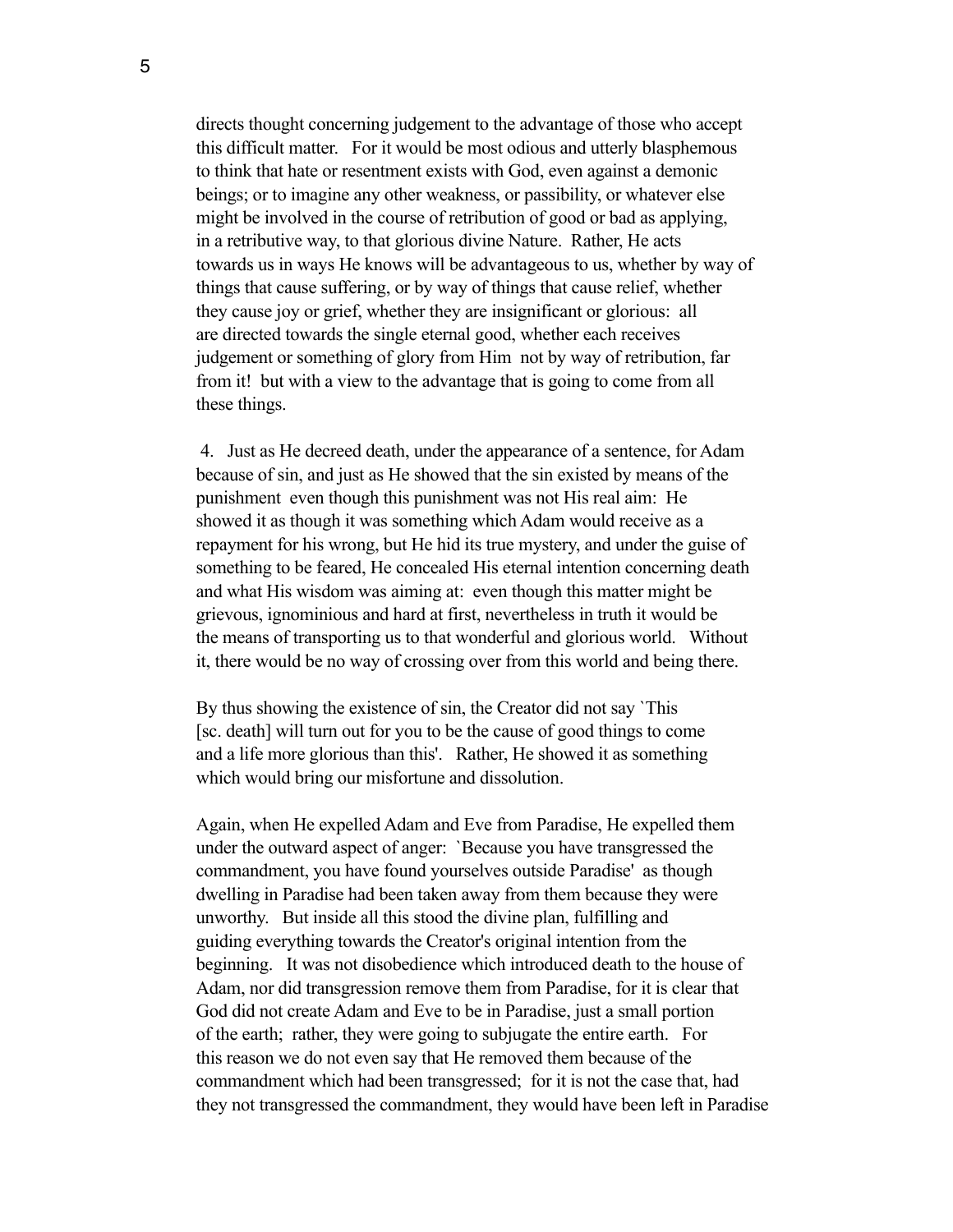for ever.

 5. So you should see that, while God's caring is guiding us all the time to what He wishes for us, as things outwardly appear it is from us that He takes the occasion for providing things, His aim being to carry out by every means what He has intended for our advantage. All this is because He knew beforehand our inclination towards all sorts of wickedness, and so He cunningly made the harmful consequences which would result from this into a means of entry to the future good and the setting right of our corrupted state. These are things which are known only to Him. But after we have been exercised and assisted little by little as a result of these consequences after they have occurred, we realize and perceive that it could not turn out otherwise than in accordance with what has been foreseen by Him.

 This is how everything works with Him, even though things may seem otherwise to us: with Him it is not a matter of retribution, but He is always looking beyond to the advantage that will come from His dealings with humanity.

Now, after all these preliminary considerations, Isaac finally comes to the key issue, with the words 'And one such thing is this matter of Gehenna'. He goes on to express his own view:

 6. I am of the opinion that He is going to manifest some wonderful outcome, a matter of immense and ineffable compassion on the part of the glorious Creator, with respect to the ordering of this difficult matter of Gehenna's torment: out of it the wealth of His love and power and wisdom will become known all the more and so will the insistent might of the waves of His goodness.

 It is not the way of the compassionate Maker to create rational beings in order to deliver them over mercilessly to unending affliction in punishment for things of which He knew even before they were fashioned, being aware how they would turn out when He created them and whom nonetheless He created. All the more since the fore-planning of evil and the taking of vengeance are characteristics of the passions of created beings, and do not belong to the Creator. For all this characterizes people who do not know, or who are unaware of, what they are doing or thinking when something has happened with us human beings, for as a result of some matter that has occurred unexpectedly to them they are incited by the vehemence of anger to take vengeance. Such action does not belong to the Creator who, even before the cycle of the depiction of creation had been portrayed, knew of all that was before and all that was after in connection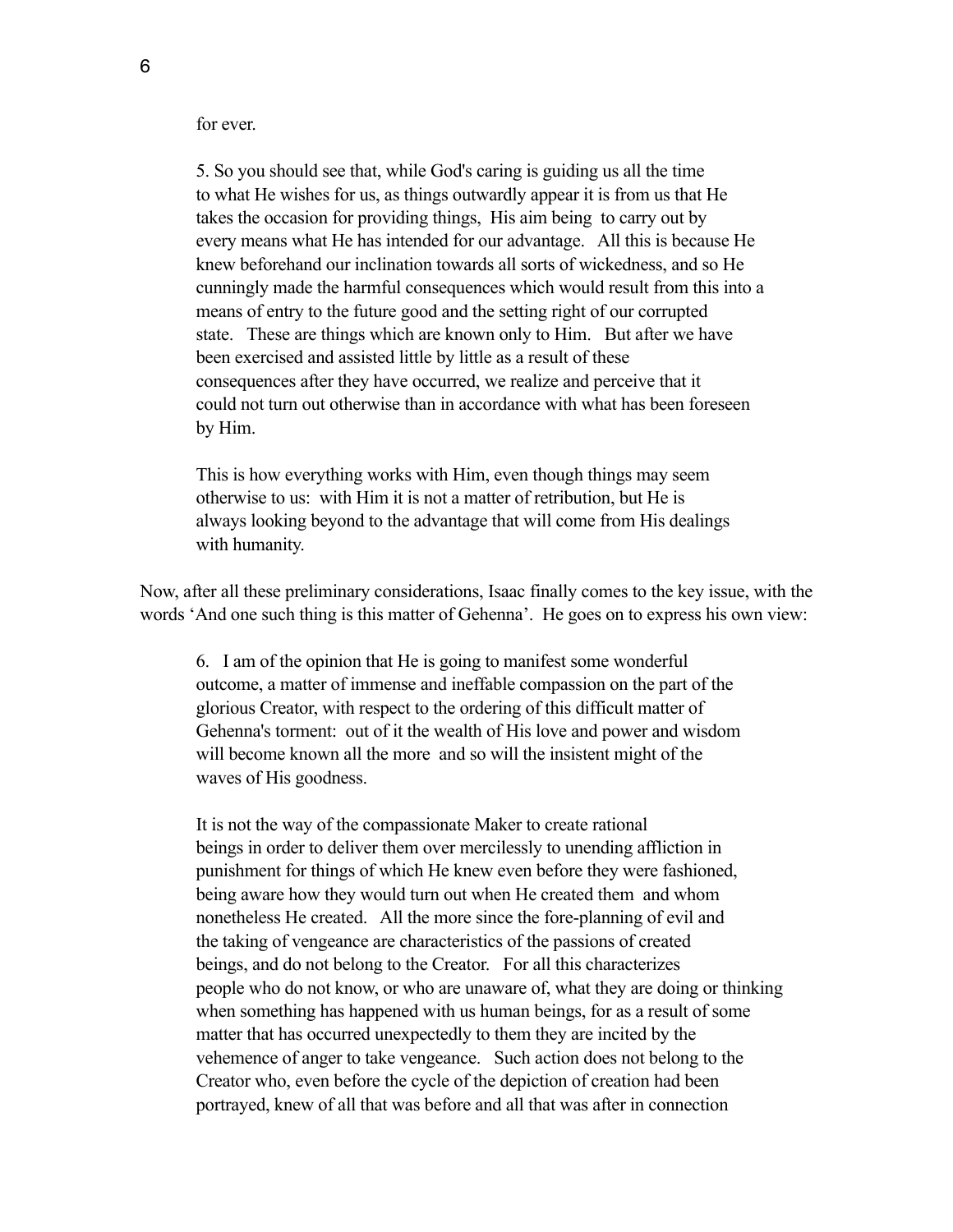with the actions and intentions of rational beings.

Isaac goes on to quote the 'Interpreter', in support of his views, Theodore of Mopsuestia (d. 428) being the great authority in the Church of the East on all matters of exegesis; he then continues (Chapter 39, section 15):

 Accordingly all kinds and manner of chastisements and punishments that come from Him are not brought about in order to requite past actions, but for the sake of the subsequent gain to be gotten in them. He does not bring to mind the existence of things that are past except in order that they may instil in us hatred of sin.

 This is what the Scriptures bring to our attention and remind us of, as has frequently been shown by us in sound expositions above, namely, that God is not one who requites evil, but He sets aright evil: the former is the characteristic of evil people, while the latter is characteristic of a father. Scripture shows Him as if He is bringing good and evil by way of requital, whereas His purpose is not in fact this, but to instil in us love and awe, so that by the latter we might make our conduct chaste, while, by means of love, we might grow in excellency of understanding.

 16. If this were not the case, what resemblance does Christ's coming have with the deeds of the generations which were prior to it? Does this immense compassion seem to you to be a retribution for those evil deeds? Tell me, if God is someone who requites evil, and He does what He does by means of requital, what commensurate requital do you see here, O man? Show me!

 17. So then, let us not attribute to God's actions and His dealings with us any idea of requital. Rather, we should speak of fatherly provision, a wise dispensation, a perfect will which is concerned with our good, and complete love. If it is a case of love, then it is not one of requital; and if it is a case of requital, then it is not one of love. Love, when it operates, is not concerned with the requiting of former things by means of its own good deeds or correction; rather, it looks to what is most advantageous in the future: it examines what is to come, and not things that are past.

 If we think otherwise than this, then according to the resulting childish view the Creator will prove to be weak I speak as a human being for after what He had established had become corrupted against His will, He devised some other plan, preparing ills in return for its corruption. Such are the feeble ways of understanding the Creator!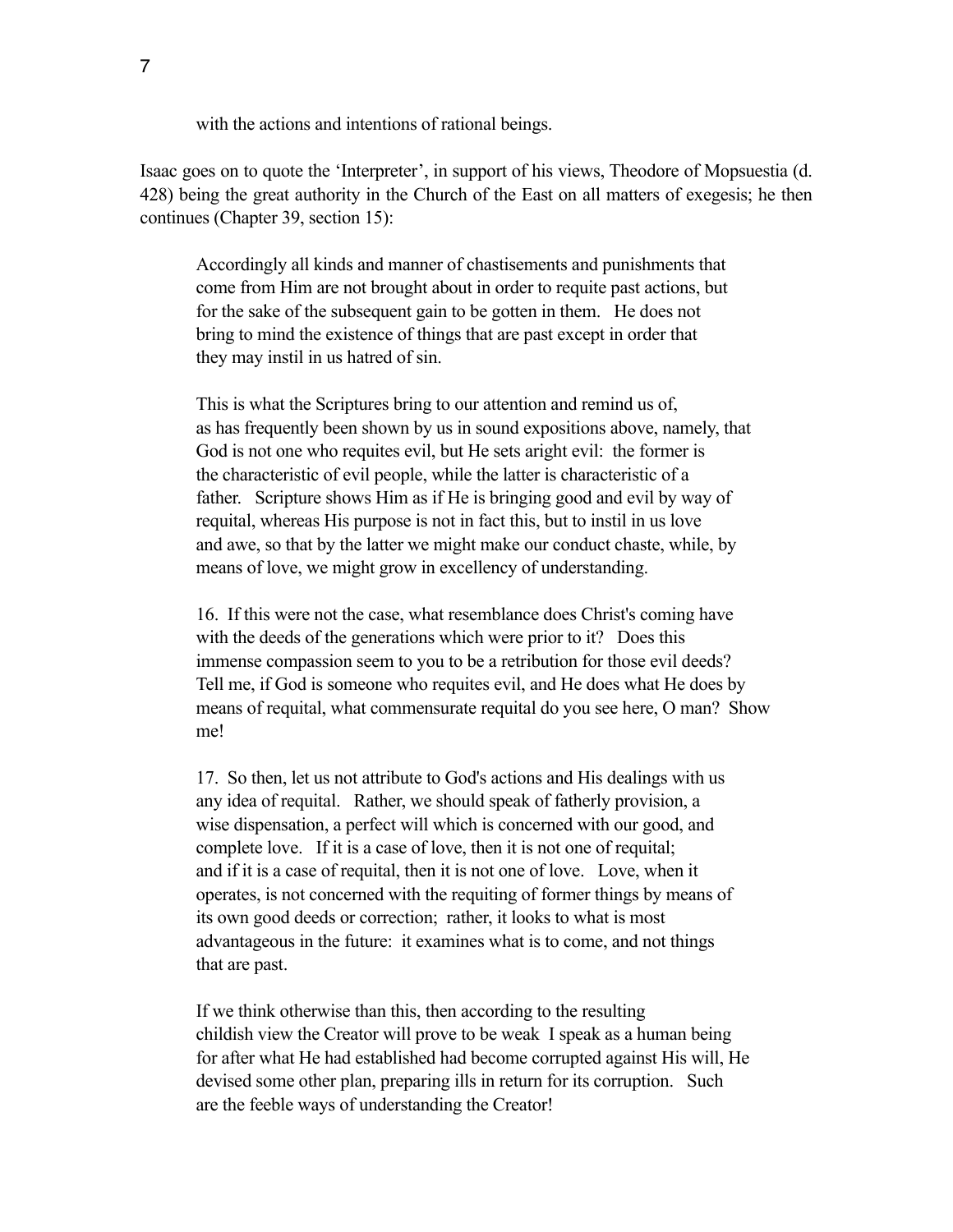At this point Isaac (like Ephrem before him) stresses that biblical terms used of God must not be taken literally: it is part of God's coming down to our level that he has allowed himself to be depicted in human language and human terms in the Old Testament.

 19. Just because the terms wrath, anger, hatred, and the rest are used of the Creator, we should not imagine that He actually does anything in anger or hatred or zeal. Many figurative terms are employed in the Scriptures of God, terms which are far removed from His true nature. And just as our rational nature has already become gradually more illumined and wise in a holy understanding of the mysteries which are hidden in Scripture's discourse about God that we should not understand everything literally as it is written, but rather that we should see, concealed inside the bodily exterior of the narratives, the hidden providence and eternal knowledge which guides all so too we shall in the future come to know and be aware of many things for which our present understanding will be seen as contrary to what it will be then; and the whole ordering of things yonder will undo any precise opinion we possess now in our supposition about Truth. For there are many, indeed endless, things which do not even enter our minds here, not even as promises of any kind.

 20. Accordingly we say that, even in the matter of the afflictions and sentence of Gehenna, there is some hidden mystery, whereby the wise Maker has taken as a starting point for its future outcome the wickedness of our actions and wilfulness, using it as a way of bringing to perfection His dispensation wherein lies the teaching which makes wise, and the advantage beyond description, hidden from both angels and human beings, hidden too from those who are being chastised, whether they be demons or human beings, hidden for as long as the ordained period of time holds sway.

 21. If the world to come is entirely the domain of grace, love, mercy and goodness, and because the resurrection from the dead is also a demonstration of the mercifulness of God and of the overflowing abundance of His love which cannot be repaid, how can one think of a dispensation in which is included requitals for our own good or evil actions? For one speaks of requital when the person who is the requiter is gradually instructed about the requital needed as a result of, and corresponding to, the good and bad actions that take place: along with actions which differ from day to day, he acquires a different knowledge, and his consequent thoughts are subject to external causes and take their origin from temporal circumstances.

 22. If the Kingdom and Gehenna had not been foreseen in the purpose of our good God, as a result of the coming into being of good and evil actions,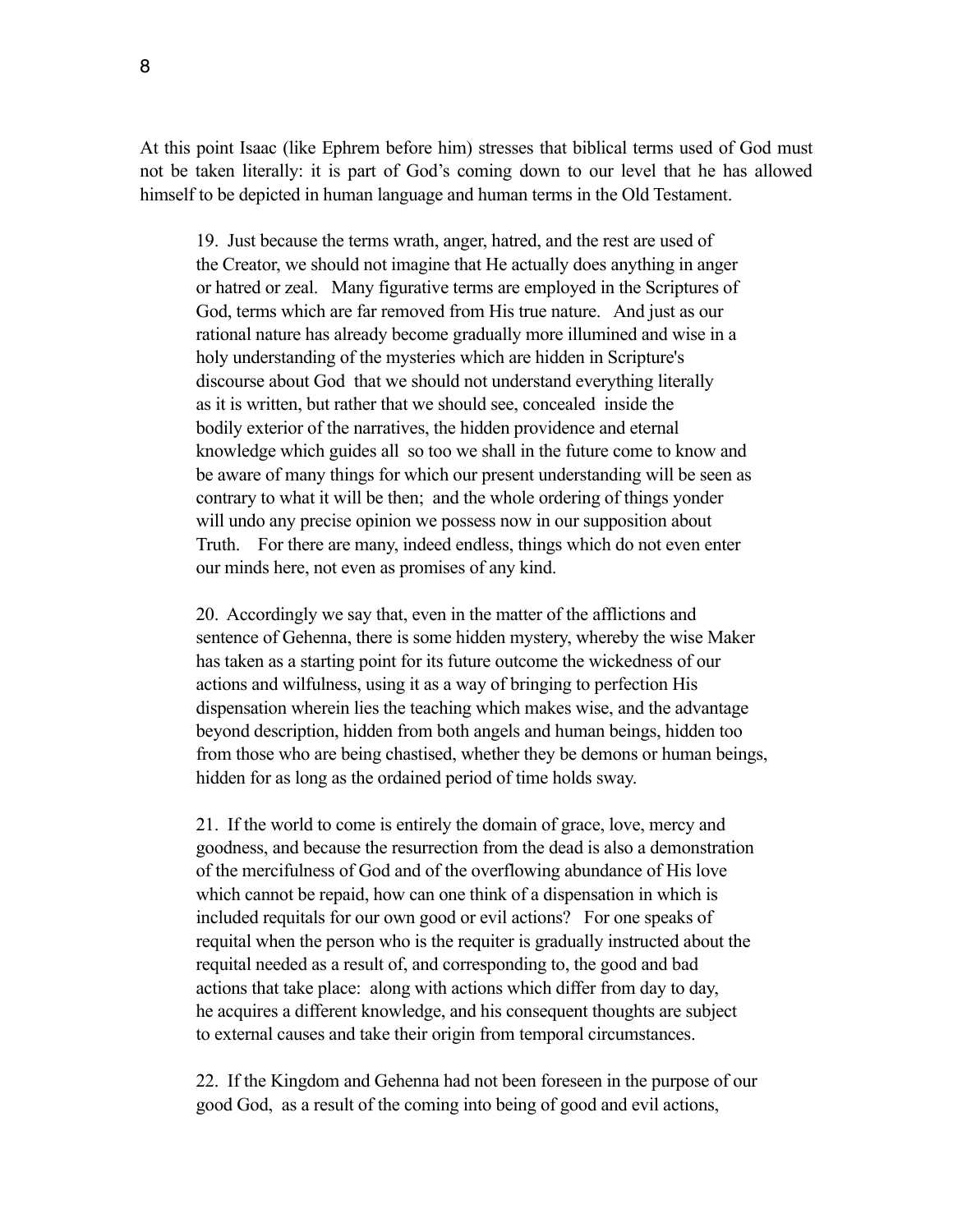then God's thoughts concerning these would not be eternal; but righteousness and sin were known by Him before they revealed themselves. Accordingly the Kingdom and Gehenna are matters belonging to mercy, which were conceived of in their essence by God as a result of His eternal goodness. It was not a matter of requiting, even though He gave them the name of requital.

 That we should further say or think that the matter is not full of love and mingled with compassion would be an opinion full of blasphemy and insult to our Lord God. By saying that He will even hand us over to burning for the sake of sufferings, torment and all sorts of ills, we are attributing to the divine Nature an enmity towards the very rational beings which He created through grace; the same is true if we say that He acts or thinks with spite and with a vengeful purpose, as though He was avenging Himself.

 Among all His actions there is none which is not entirely a matter of mercy, love and compassion: this constitutes the beginning and the end of His dealings with us.

Isaac concludes the chapter with the words:

 How much to be worshipped is our Lord God's gentle compassion and His immeasurable munificence: He makes many threats, but He makes the punishment small out of grace, all in order to increase love for Him.

In Chapter 40, it becomes clear that, for Isaac, ultimate salvation is indeed universal, involving all rational beings (thus including the fallen angels). God does not have 'a kind of love that originates as a result of events that take place in time'.

 3. Rather, everyone has a single place in His purpose in the ranking of love, corresponding to the form He beheld in them before He created them and all the rest of created things, that is, at the time before the eternal purpose for the delineation of the world was put into effect. ... God has a single ranking of complete and impassible love towards everyone, and He has a single caring concern for those who have fallen, just as much as for those who have not fallen.

 4. And it is clear that He does not abandon them the moment they fall, and that demons will not remain in their demonic state, and sinners will not remain in their sins; rather, He is going to bring them to a single equal state of completion in relationship to His own Being in a state in which the holy angels are now, in perfection of love and a passionless mind.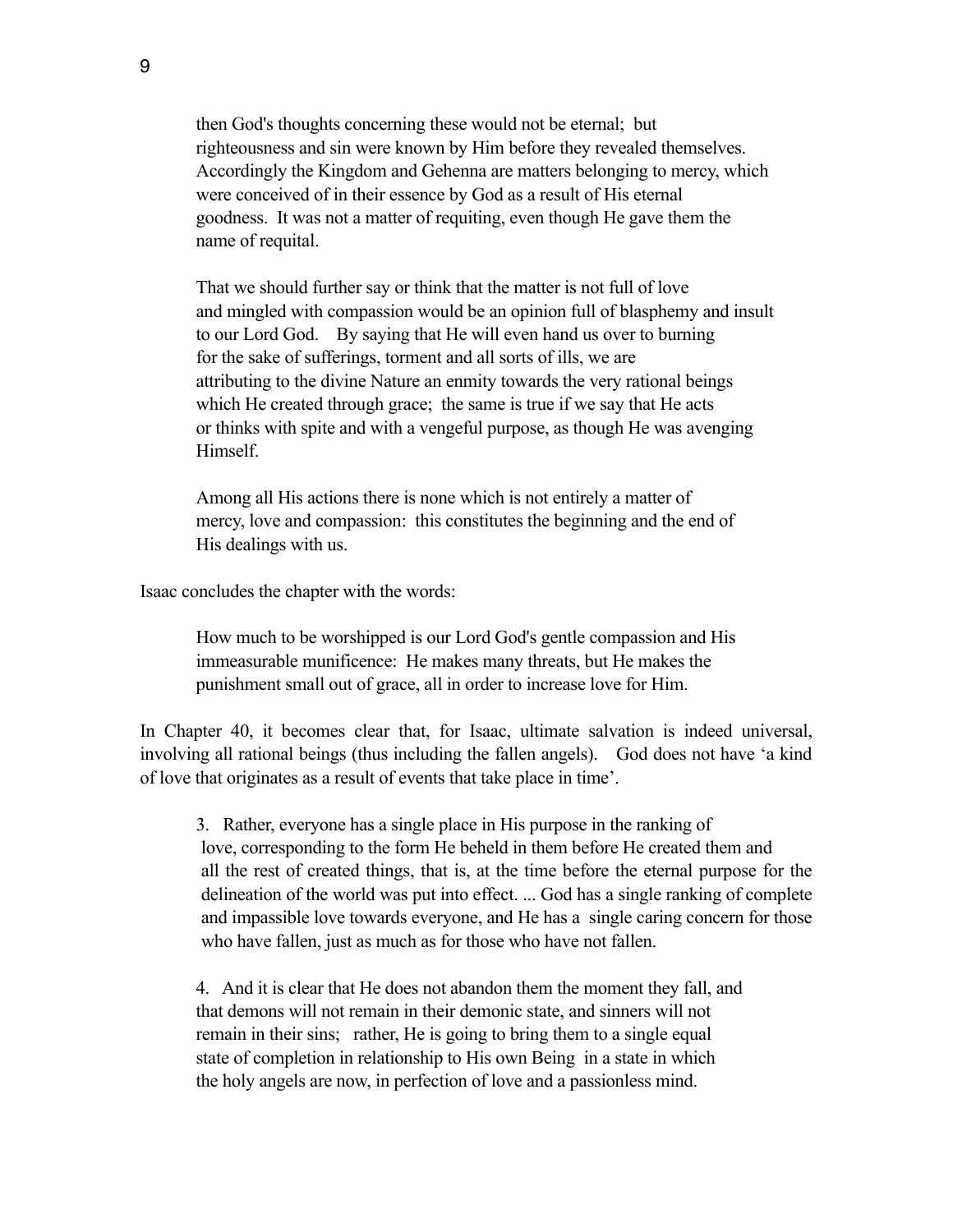A little further on he continues:

 6. Who can say or imagine that the Creator's love is not prior to the ordering of this matter which He carries out because of the advantage that comes from it, something which is known to Him alone, but which subsequently He will make known to all?

 7. No part belonging to any single one of (all) rational beings will be lost, as far as God is concerned, in the preparation of that supernal Kingdom which is prepared for all worlds.

All this of course does not mean that the reality and experience of Gehenna is not terrible, and this is why, Isaac says, 'the angels rejoice over every single sinner who repents'. Whereas the 'medicine' of repentance that God has provided is something that the majority of humanity benefit from in this life, thus avoiding Gehenna, for the utterly depraved a stronger 'medicine' is required; these are people 'who, because of their hardness of heart and utter abandonment to wickedness and the lusts, fail to show any remorse'. What that 'strong medicine' consists of was explained by Isaac in chapter 27 of the First Part:

I say that those who are scourged in Gehenna are tormented by the scourgings of love. The scourgings that result from love - that is, the scourges of those who have become aware that they have sinned against love - are harder and more bitter than the torments which result from fear. The pain that gnaws at the heart as a result of sinning against love is sharper than all other torments that exist.

The contrition that comes from the realization of God's love is itself the harsh torment. As Ephrem, in his meditation on the Last Judgement, had already pointed out, the pain and torment of Gehenna are psychological rather than physical, and, moreover, they are selfinflicted, since they are brought about as the result of one finally becoming aware of the immensity of God's love, against which one has sinned. As Isaac stresses, the idea that the torments of Gehenna are retributive punishment is in fact blasphemous, for it attributes to God motives and actions that belong solely to the realm of human beings.

 On the surface it might seem that Isaac's view that Gehenna was not eternal comes into conflict with the various Gospel passages which speak of 'eternal fire', but Isaac clearly understands the term 'eternal' in these passages as referring to linear time, which, at the end of Time, comes to an end. With this understanding Isaac is able to conceive that 'the mystery of Gehenna' will finally, and in sacred time, no longer exist, when 'God will be all in all' (I Cor. 15:28).

 It was probably with reference to Isaac's thoughts on this matter that a later Syriac writer tells us that 'Isaac of Niniveh's teaching was not accepted by many'. A certain Daniel even wrote a treatise against it; another more perceptive writer, however, commented that